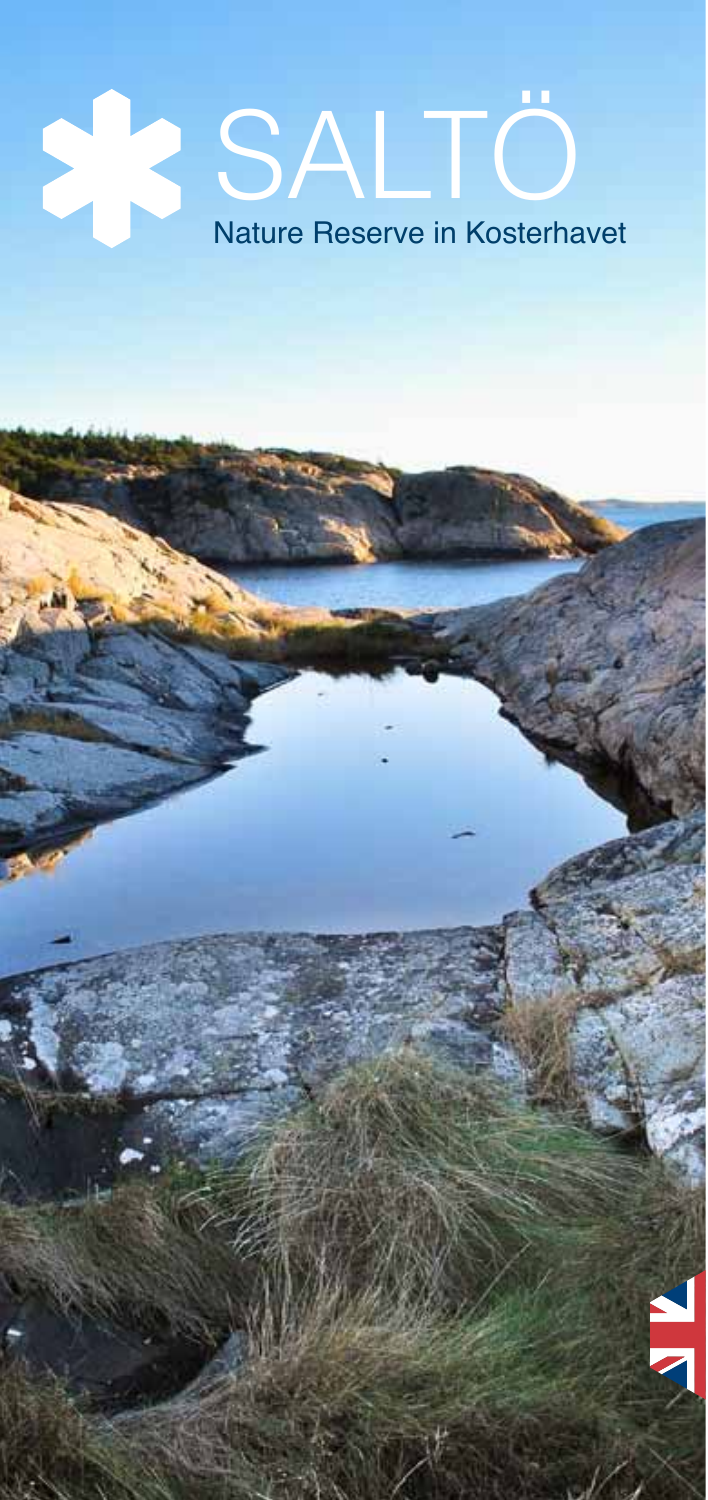

# PINE TREES AND SEA

Saltö's undulating terrain is characterised by rocky outcrops and narrow valleys, but there's plenty of easy walking trails that criss-cross the island. Follow them through the tall pine trees where patches of pink twinflowers cover the mossy forest floor and chanterelle mushrooms grow in autumn. Continue up the rocky outcrops with gnarled old pines and cup-lichens that crunch underfoot. On the west side of the island the shore can be quite steep and rocky, though there are also beaches of cobble-stones. From here you get a good view over the islands and skerries of the Kosterhavet National Park.

There are many nice places to swim around the island. Smooth rocks and secret sandy coves await those who go exploring. Hasslebukten is a shallow and popular sandy beach – and home to one of Kosterhavet's snorkel trails, a shallow-water trail with information about life below the surface.



Twin-flower, Linnea borealis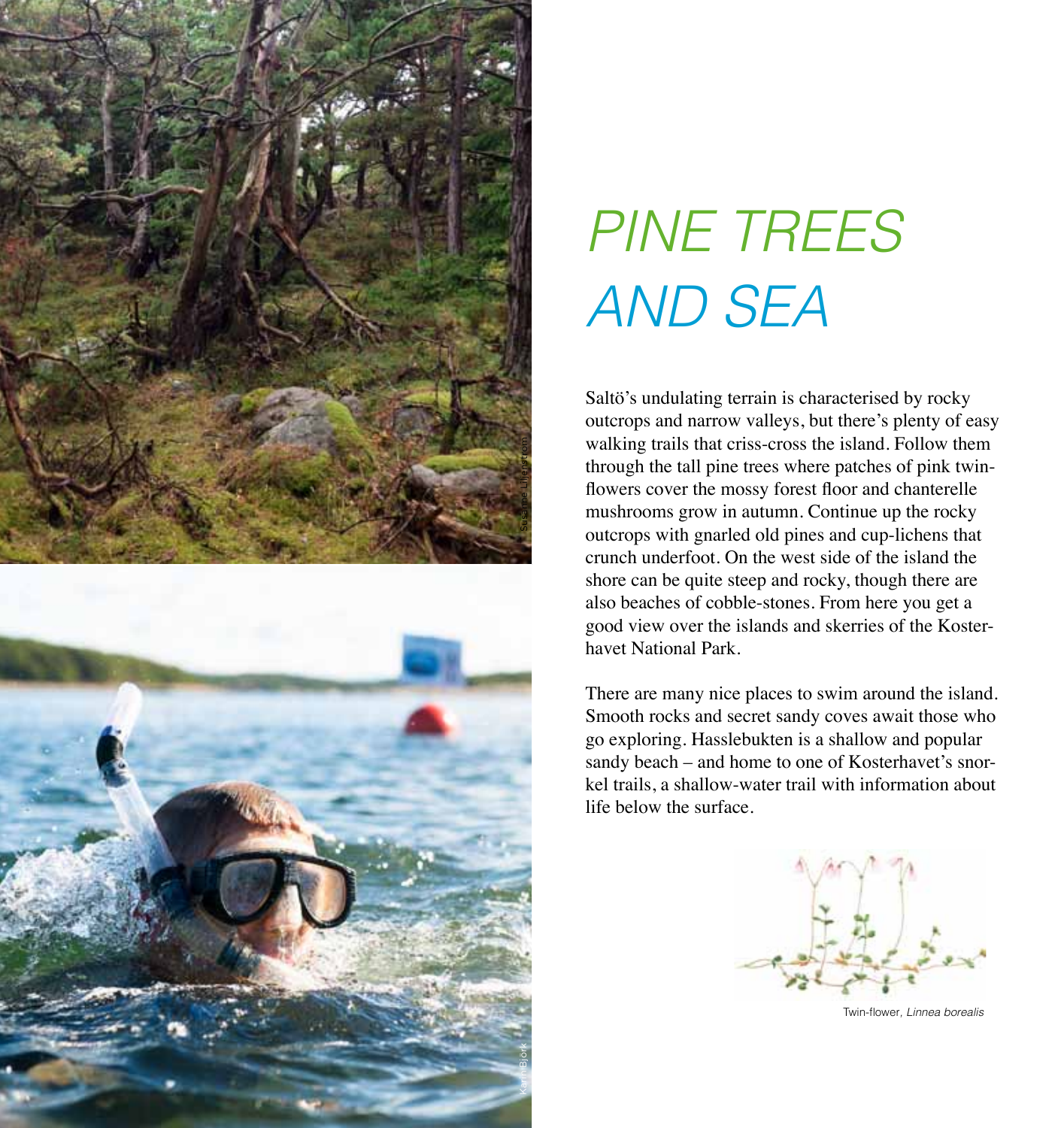#### **FORESTS FULL OF LIFE**

In the valleys toward Hasslebukten, Danmarksbukten and Ängklåvbukten, tall pines form stately forests. There are large populations of evergreen plants such as Arctic starflower and several species of *Pyrola*. In summer, heath spotted orchid and other protected orchid species flower here. The trees grow quickly on these sandy soils; despite their size, most of them are "only" about 80 years old.

The gnarled pine trees that grow on the rocky outcrops are much older, often several hundred years. Here you can quickly find yourself in old-growth forest with twisted trunks and over-turned trees. Young fir saplings grow in the damper places.

Deer, fox, hare and squirrels all thrive in Saltö's forests. Walking on the rocky outcrops, you may suddenly find you're standing in the middle of steaming fresh moose droppings! Year-round you can hear the "*perrerritt*" of crested tits as they look for insects in the tree-bark.

#### HARDY BEACH PI ANTS

Lyme grass, sea lavender and sea holly grow on the sand and gravel beaches. They are hardy species that can tolerate the wind and salt-spray. In the sandy meadows look for catsfoot, milkwort and Nottingham catchfly, which grows in tufts and can be recognized by its white, deeply cleft petals.



The thistle-like sea holly is a protected species and is rare on Saltö. The blue-green leaves have a waxy coating that protects them against the wind and salt-spray.

Karin Björk

**Listen - woodpeckers peck for insects in tree trunks. Black woodpecker and great spotted woodpecker are common on Saltö.**

> **Pine needles grow in pairs. When they**  fall to the ground, they are about five **years old.**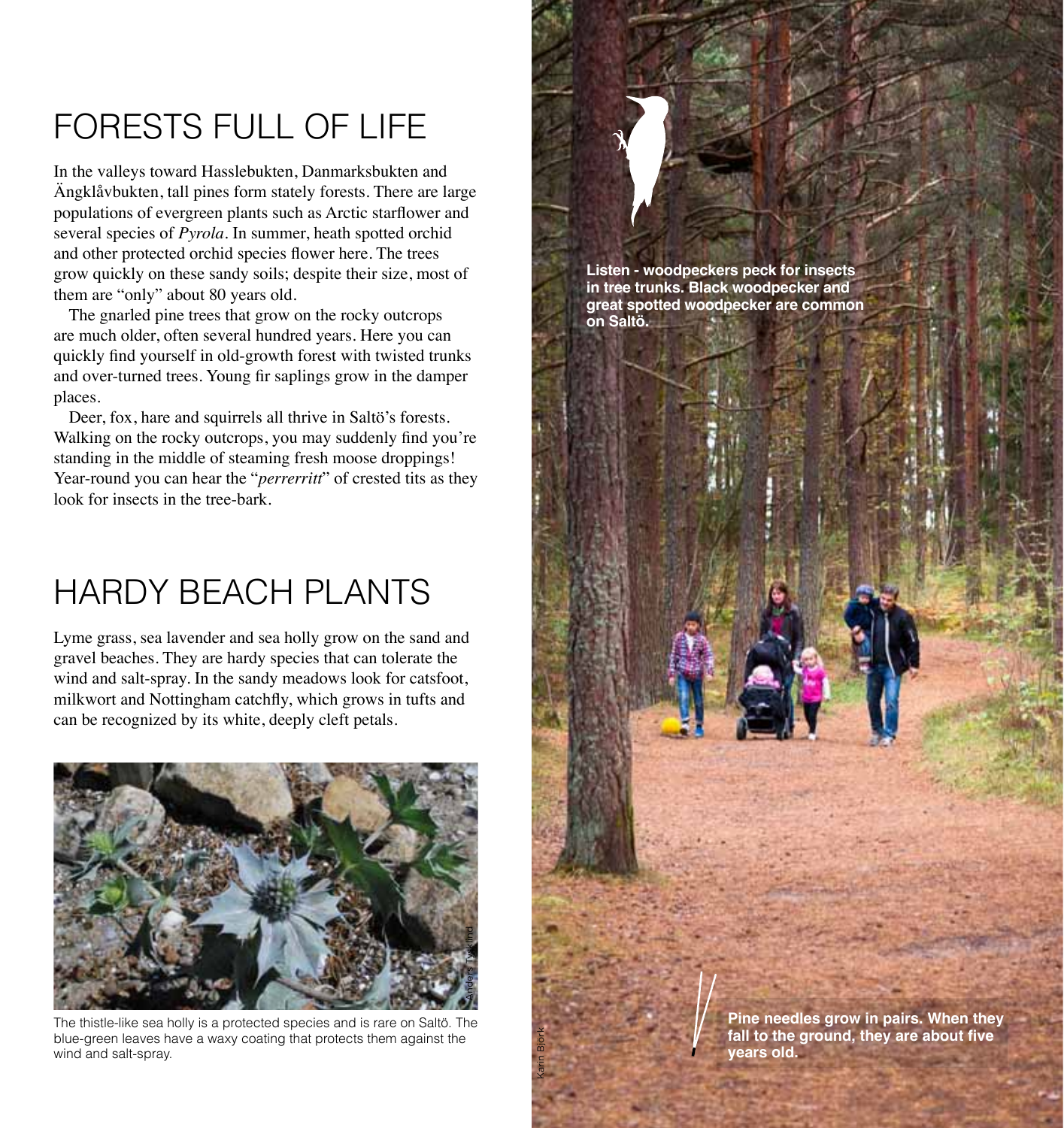

From the left Blue mussel. Mytilus edulis Bazor clam Frisis sp. Seastar, Asterias rubens

### SFA GREETINGS

Saltö Nature Reserve is almost as much water as land. Quiet days in autumn and winter are perfect for a quiet stroll on the deserted beaches. There are plenty of shells and seaweed cast up by the waves. An unusually large blue mussel shell could be a horse clam. Horse mussels can grow to more than 50 years old, and build underwater reefs with polychaete worms, barnacles, hydroids and many other residents.

#### SURE BEACHES

The west side of Saltö is exposed to heavy swells. At Vinnarstrand and Kobukten, the waves have washed away the sand and earth, exposing large boulder and cobble fields left behind after the glaciers. From the sea, you can clearly see ancient shorelines in these cobble-stones – a legacy of times when sea levels were much higher.

### **FISHING FARMERS**

Saltö has probably been inhabited since the Middle Ages. For a long time the islanders survived on small-holdings and fishing. In winter, fish catches were dominated by cod, and in summer by mackerel. Then, as now, there was good income from lobster fishing in the autumn.

The open areas northwest of the car park were once cultivated. Today they are maintained as open meadows to promote plant diversity.

Anders Tysklind

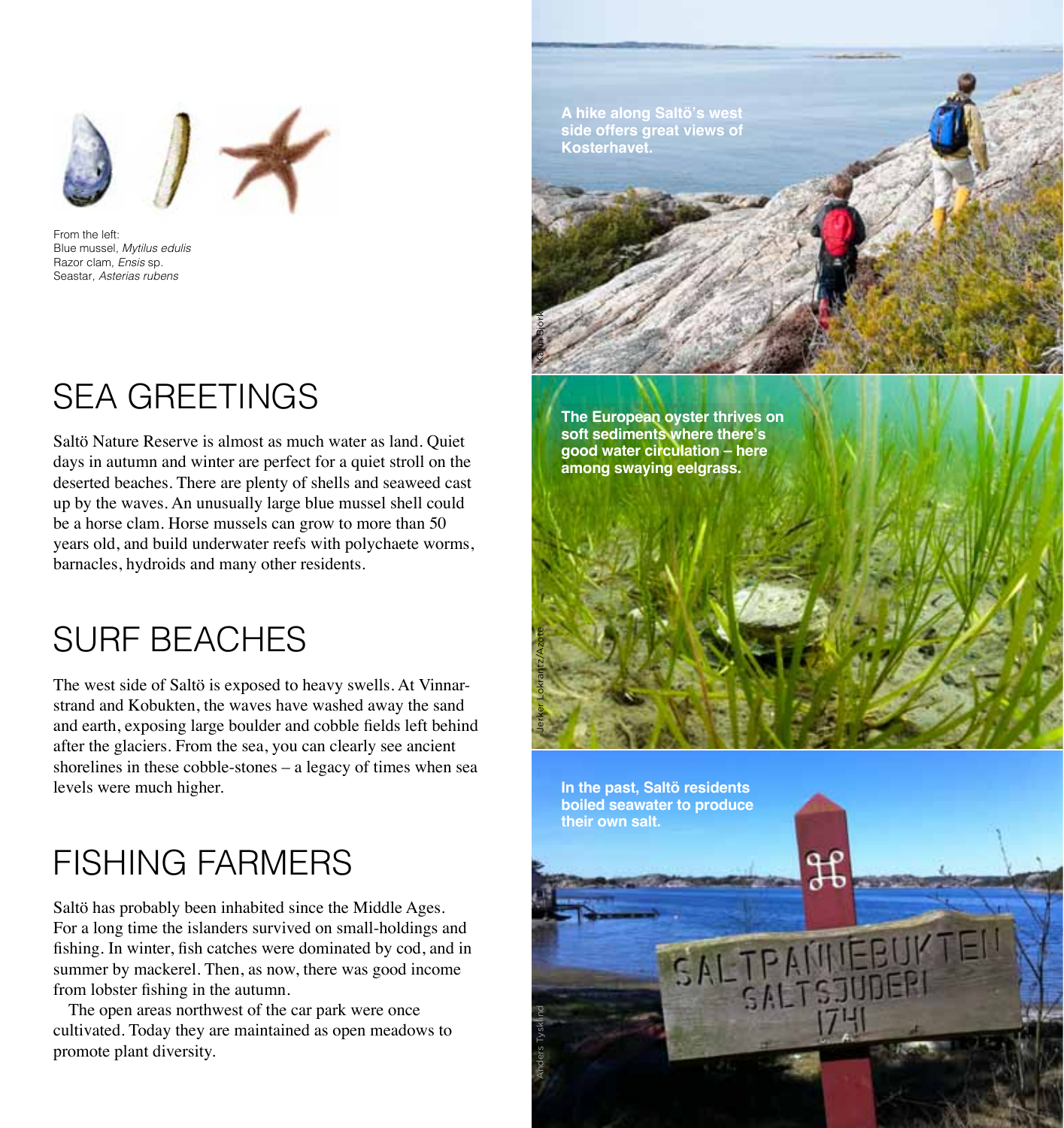

Matti Åhlund Anders Tysklind Anders Tysklind Anders Tysklind Anders Tysklind Anders Tysklind Susanne Liljenström

#### **REGULATIONS**

You're welcome to visit Saltö Nature Reserve, but remember you're not allowed to:

 $\bullet$  dig up plants,

Susanne Liljenström

Anders Tysklind

Anders Tysklind

- camp, or spend the night in (or long-stay park) a caravan/motorhome anywhere in the nature reserve including the car park,
- during the period July 1 to August 15 park for longer than one consecutive day,
- park anywhere except in the designated car park,
- walk your dog off the leash in the period March 1 to September 1,
- make a fire except in designated prepared sites,
- ride a bike or drive motor vehicles except on designated roads,
- remove or rearrange stones and boulders,
- moor or anchor a boat in the same place for more than 2 consecutive days,
- run an engine at idle, or operate a motorised generator,
- launch or land aircraft.

*Complete regulations can be read at www.kosterhavet.se*



TIP! Visit Tjärnö Aquarium at the "Lovéncentret", about 500 meters walk from the car park. Open during the summer.